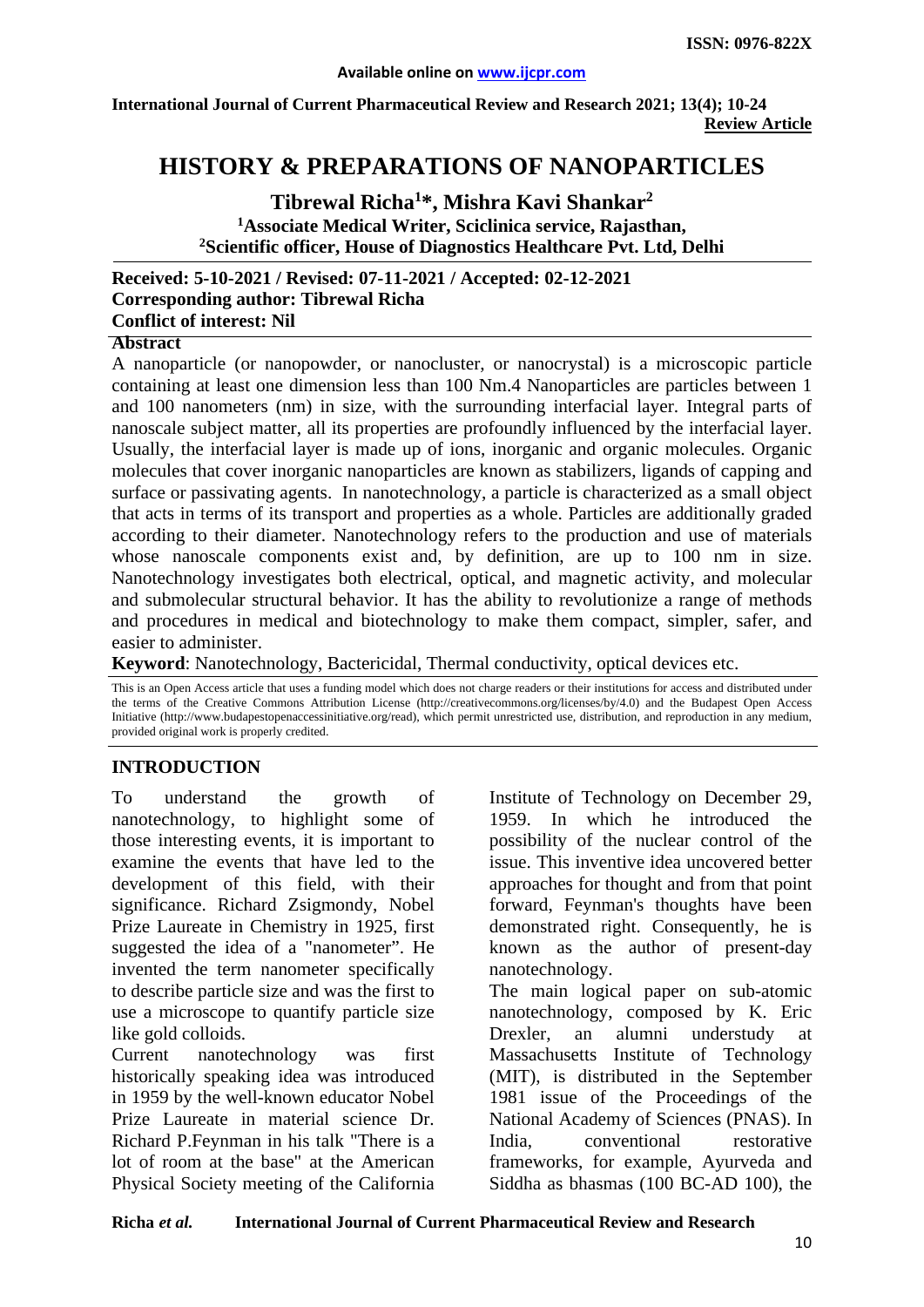most old-fashioned use of nanomedicine is recorded. Gold, silver, copper, and different metals were refined into fine powders in these Ayurvedic arrangements, prompting bhasmas that showed various hues and utilized to fix infirmities.

About 15 years after Feynman's talk, In 1974, Norio Taniguchi, a Japanese researcher, was the first to utilize "nanotechnology" to portray semiconductor forms that happened on the request for a nanometer. He pushed that nanotechnology comprised of one iota or one atom preparing, isolating, combining, and disfiguring the materials. The brilliant time of nanotechnology started during the 1980s. Creation of 1981 examining burrowing magnifying lens and the 1985 disclosure of fullerene (C60) prompted nanotechnology development.

In 1990, the world's first-historically speaking companion assessed diary in nanoscale science and building, called Nanotechnology, which is propelled by the Institute of Physics in the United Kingdom.

The mid 21st century saw an expanding enthusiasm for the new fields of nanoscience and nanotechnology. Feynman's height in the U.s and his idea of nuclear level control of issue assumed a noteworthy job in molding national science needs. During a discourse at Caltech on 21 Jan 2000, President Bill Clinton supported subsidizing for investigation into this developing innovation. Start of the 21st century 3 years after the fact George W. Shrub marked into law the Nanotechnology Research and Development Act.

In 1994, Burst and colleagues at the University of Liverpool, UK, lead the amalgamation of thiol-based gold nanoparticles. The enthusiasm for a combination of the gold nanoparticles restores, discovering its utilization in different areas. From that point forward, writing has quickly expanded in the field of gold nanoparticles. To offer an outline of the turn of events, just 11 articles identified with gold nanoparticles were

distributed in 1995. Yet, in 2000 the number expanded to 178 distributions, while a lot more were distributed in 2005 (1430 papers), 2010 (3912 papers), and 2014 (5590 papers). Only 11 articles identified with gold nanoparticles were distributed in 1995 to offer a diagram of the turn of events, however, in 2000 the number expanded to 178 distributions, while a lot more were distributed in 2005 (1430 papers), 2010 (3912 papers), and 2014 (5590 papers).

In 1995, Stephen U.S. Choi and Jeffrey A. Eastman, from the Argonne National Laboratory, USA, propose that nanoparticles that help warm liquid conductivity. Which prompts another exploration zone, "nanofluids" Robert F. Twist Jr., Sir Harold W. Kroto, and Richard E smalley are together granted the Nobel Prize in Chemistry "for their disclosure of fullerenes" (Nobel Prize, 1996). In 2000, The National Nanotechnology Initiative (NNI), a US government innovative work activity, is shaped. In 2002, The National Institute for Nanotechnology (NINT), Alberta, Canada, is developed. In 2003, The 12 Principles of Green Engineering were proposing. Ideas of green nanoscience begin building up The Road to Green Nanotechnology" by Barbara Karn of the US Environmental Protection Agency (EPA) is distributed. In 2009, Green Center Canada, subsidized by the administrations of Ontario and Canada, is formed.

Today, nanotechnology impacts human life consistently. In pharmaceutics,  $\approx 90\%$ everything being equal, the dynamic fixing is as strong particles. With the headway of nanotechnology, sedate nanoparticles would now be able to be created, which can be utilized in various innovative manners. New medication conveyance courses would now be able to be used to improve sedate viability and diminish symptoms. For example, the U.S. in 2005 Food and Drug Administration affirmed 130-nm intravenously stacked paclitaxel (AbraxaneTM) albumin nanoparticles for malignant growth treatment.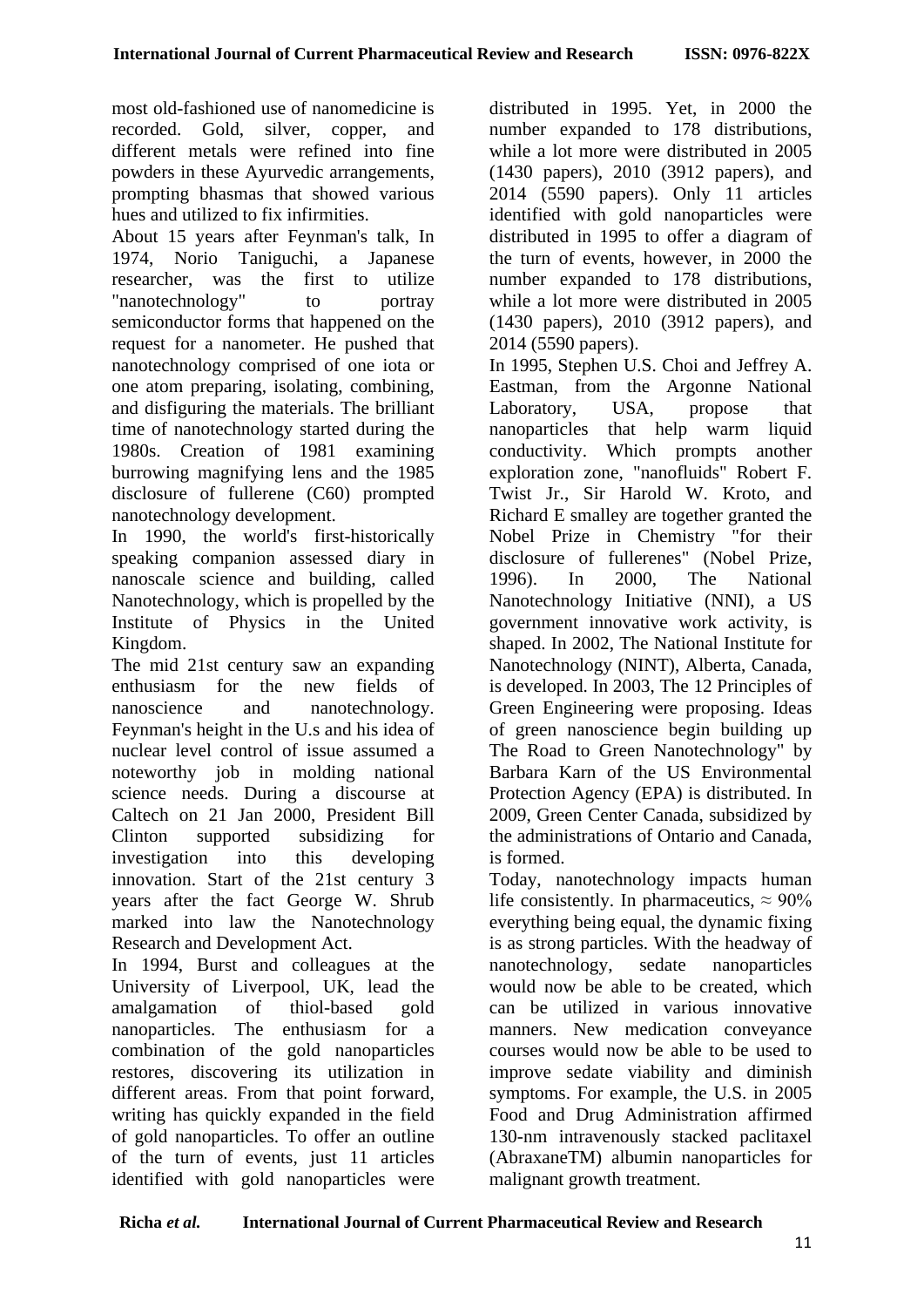# **Nanomaterials -definition and classification**

A nanoparticle (or nanopowder, or nanocluster, or nanocrystal) is a microscopic particle with less than 100 nm in at least one dimension. Research into nanoparticles is currently an powerful scientific research area due to a broad range of possible applications in the biomedical, optical and electronic fields. Nanoparticles have been used in a variety of industries, including the electrical, biological, chemical and textile industries. In the electronic system, nanoparticles play an important role, the expression of antimicrobial genes, and the catalytic and electromagnetic properties depending on their size. According to the former definition, there are three fundamental aspects to describe the existence of a nanomaterial, which are size, particle size distribution (PSD) and surface area.

Nanotechnology has been referred to as nanomedicine for medical purposes and is defined as the use of nanomaterials for diagnosis, monitoring, control; disease prevention and treatment. Nanoparticles are particles between 1 and 100 nanometers in size.

**In nanotechnology**, particle is defined as a small object which acts as an entire unit in relation to its transport and properties. Particulate matter is further classified by diameter.

**Nanometer** is about one billionth of a meter, about three or four atoms in width. The human hair is around 25,000 nanometers wide on average

**Nanoscale** materials can be characterized as particles whose characteristic length scale is within the nanometric range, i.e.,

### among one and several hundred nanometers (preferably between 1-100 nm).

Nanostructured materials are classified as zero-dimensional, one-dimensional (graphene, thin film), two-dimensional (carbon nanotubes), and three-dimensional (quantum dots or nanoparticles) nanostructures (fullerene), according to Siegel (1994). Polymeric nanoparticles' structure may be divided into nanocapsules and nanospheres.

Nanoparticles are classified according to their composition as:

**Yes** Organic nanoparticles

N. Inorganic nanoparticles

N. Organic –inorganic hybrids

N. Carbonaceous nanostructure

- $\mathbb{N}_\ell$ Liposome, that can filled with specific materials
- **No** Biological nanoparticles such as proteins and viruses.

There are 1266 commercialized nano product with 714 products in health and fitness, 104 in food and beverages and 28 products for in children, according to the Consumer product inventory as of April 2013. The analysis revealed silver nanoparticles to be the most marketable materials in the world.

The National Science Foundation estimates that the global marketplace of nanotechnology products and services will expand to \$1 trillion by 2015. The U.S. invests about \$3 billion annually in nanotechnology research and development, which accounts for roughly one-third of the total investment in the public and private sector worldwide.

# **Types of nanoparticles**

Types of Nanoparticles Developed Since the Late 1960s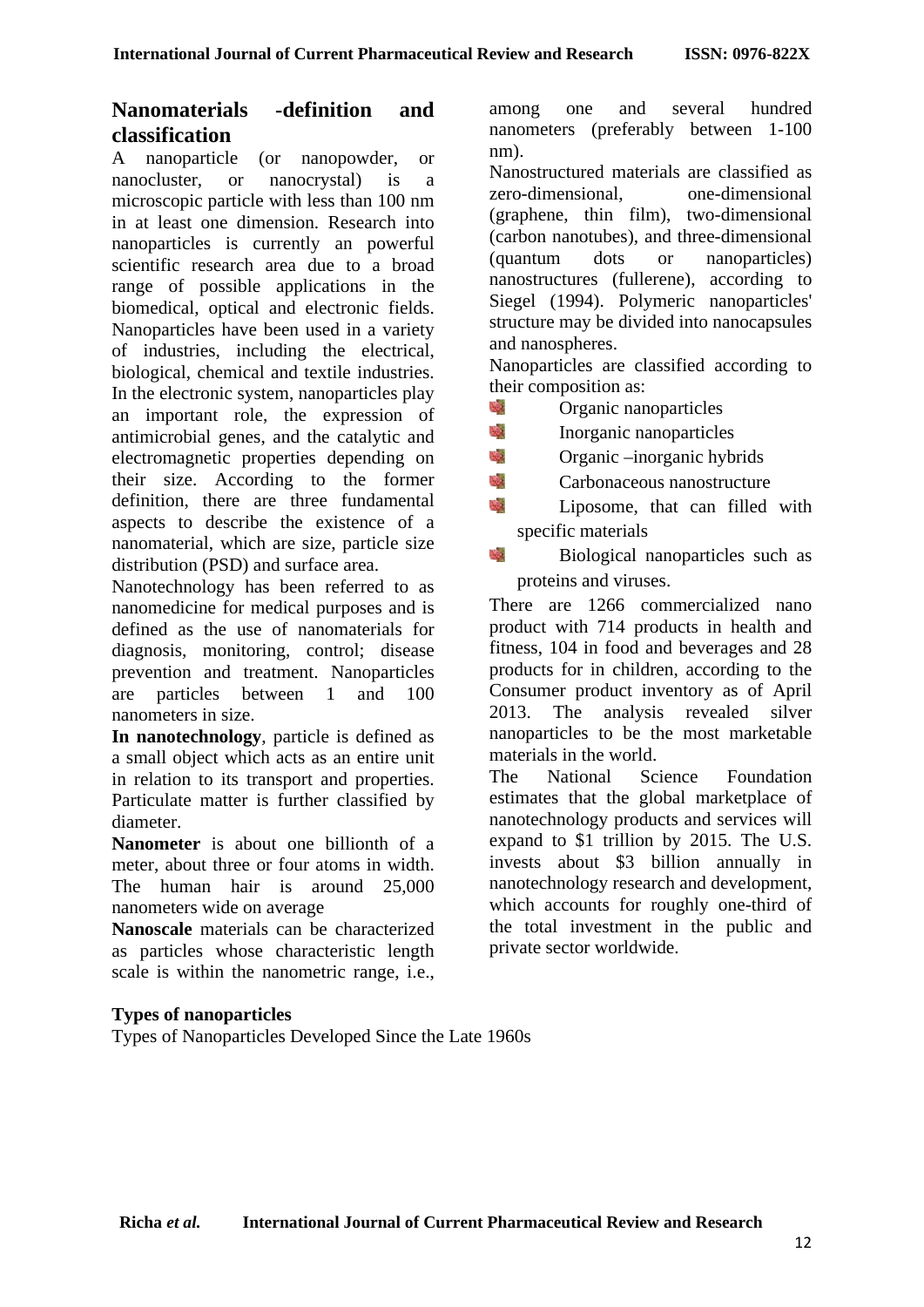

#### Metal nanoparticles

Carbon nanoparticles

Magnetic nanoparticles



Nanocomposites

Targeting ligand -modified nanoparticles



#### Protein-drug nanoconjugates

#### **Advantages and disadvantage**

| S.NO                    | <b>Advantages</b>                                                                                                                                                                                              | <b>Disadvantages</b>                                                                                                                      |
|-------------------------|----------------------------------------------------------------------------------------------------------------------------------------------------------------------------------------------------------------|-------------------------------------------------------------------------------------------------------------------------------------------|
| $\mathbf{1}$            | Improve blood circulation, bioavailability,<br>therapeutic effectiveness and decrease side<br>effects.                                                                                                         | Polymeric nanoparticles posses<br>limited drug-loading capacity                                                                           |
| 2                       | Nanoparticles can be administered via<br>different routes including oral, nasal,<br>parenteral, intraocular, etc.                                                                                              | Toxic metabolites<br>be<br>may<br>formed<br>during<br>the<br>biotransformation of polymer<br>carriers upon<br>repeated<br>administration. |
| 3                       | Nanoparticles conquer resistance across<br>physiological barriers in the body due to<br>small particle size and quickly penetrate<br>cell walls, blood vessels, stomach<br>epithelium and blood-brain barrier. | The polymeric nanoparticles are<br>biodegradable fairly slowly<br>which may lead to systemic<br>toxicity.                                 |
| $\overline{\mathbf{4}}$ | Nanoparticles enhance the aqueous<br>solubility of poorly soluble drugs, thus<br>improving drug bioavailability                                                                                                | Disturbance of<br>Autonomic<br>imbalance                                                                                                  |
| 5                       | Nanoparticles as a targeted drug carrier<br>minimize drug toxicity and increase<br>effective drug delivery                                                                                                     | Discontinuation of therapy is not<br>possible                                                                                             |
| 6                       | Useful to diagnose various diseases and<br>Enhanced stability of ingredients                                                                                                                                   | Alveolar inflammation                                                                                                                     |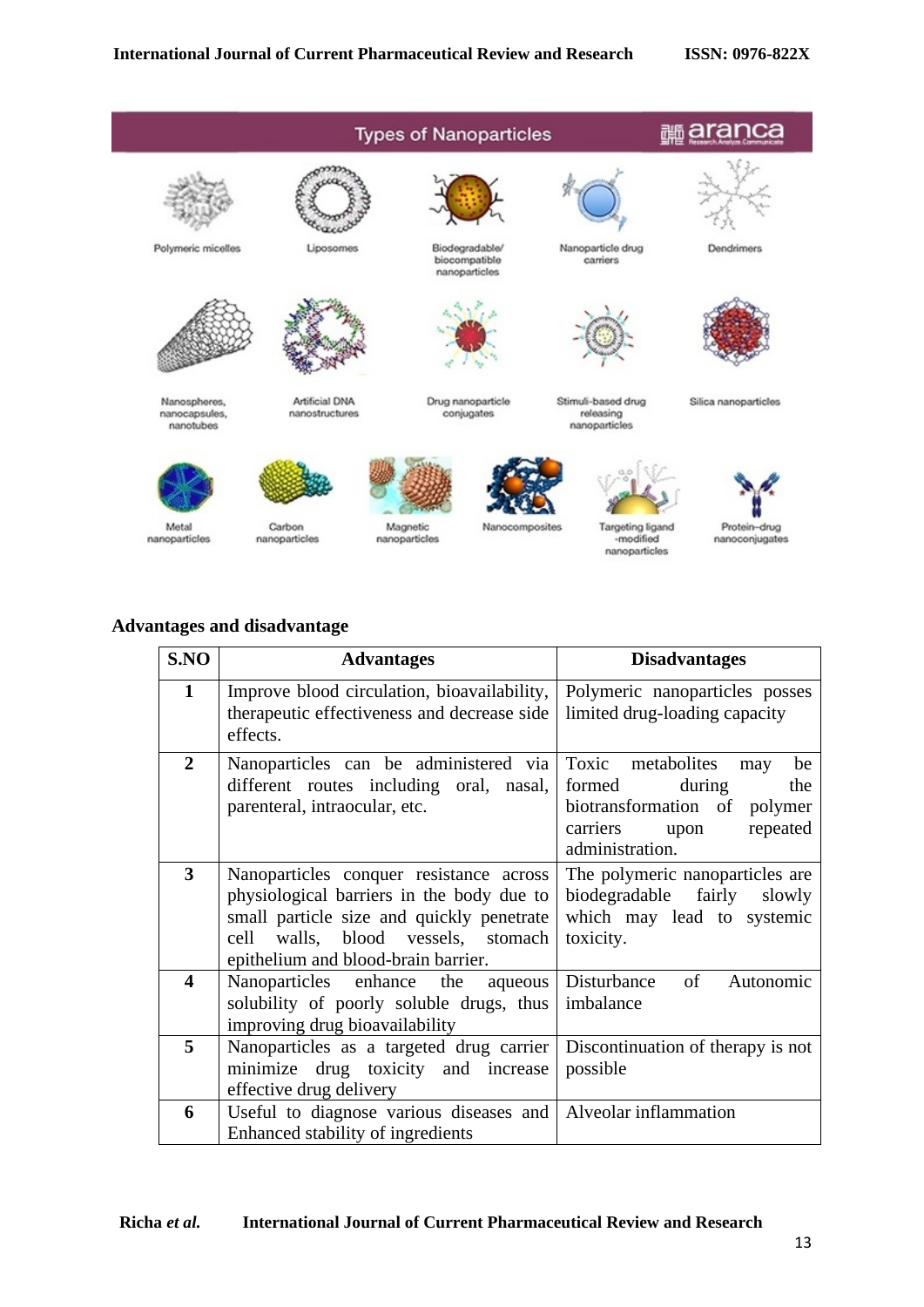|   | Change the method of drug delivery to Disruption of autonomic<br>improve customer acceptance or reduce imbalance by nanoparticles that<br>manufacturing costs | have a direct effect on cardiac<br>and vascular function |
|---|---------------------------------------------------------------------------------------------------------------------------------------------------------------|----------------------------------------------------------|
| 8 | Prolonged shelf life                                                                                                                                          | Limited targeting abilities                              |
| 9 | Nanoparticles are regulated and stored at<br>the location site for release, altering the<br>organ distribution of drug compounds.                             |                                                          |

# **Based on structure and morphology**

dispersibility, density, hydrophobicity and hydrophilicity determine the *in vivo* stability and disposition of nanoparticles.

Physical chemistry is same as that of colloidal dispersions. Surface charge,



- **(a) Nanosphere:** Nanospheres are solid core spherical particulates containing drugs that are trapped in the matrix or adsorbed to the surface. (Matrix type)
- (b) **Nanocapsules:** Nanocapsules are a vesicular device in which the drug is basically located in the central core enclosed by a polymeric sheath. (Reservoir type)



#### **Richa** *et al.* **International Journal of Current Pharmaceutical Review and Research**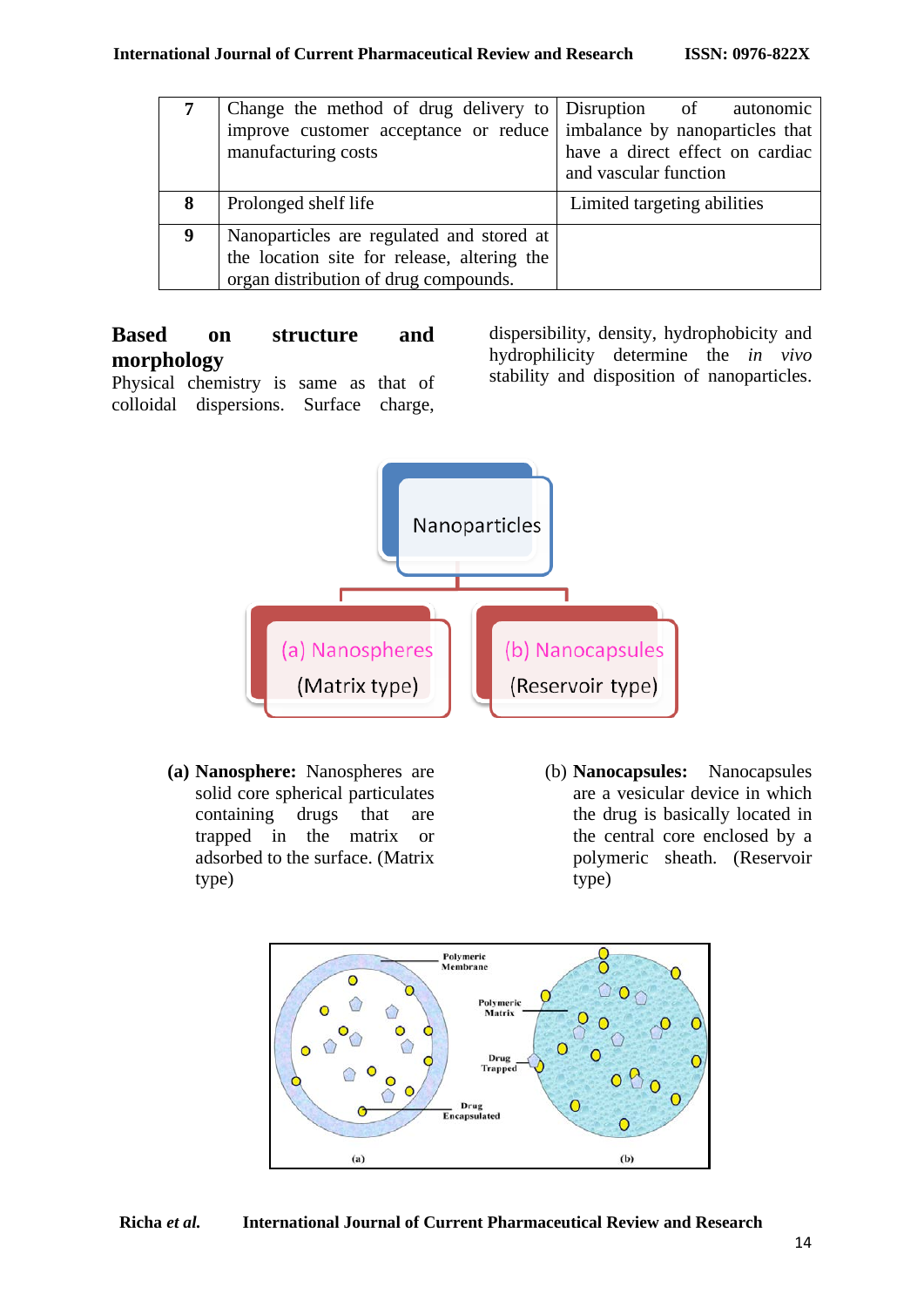# **Strategies used to synthesize Nanoparticles**

Different methods can be used for Nanoparticle synthesis, but these methods are commonly divided into two key classes i.e., (1) Bottom-up approach and (2) Top-down approach. These approaches further divide into separate subclasses, based on process, reaction state and protocols adopted.

- (1) **Bottom-up syntheses**: Nanosized materials are synthesized in the bottom-up methods by mixing materials on an atom scale.
- (2) **Top-down syntheses:** The bulk materials are broken down into nanosize by milling or etching in the top-down method.



### **Polymers used for nanoparticles preparation**

#### **(1) Natural polymers**

| <b>PROTINES</b> | <b>POLYSACCHARIDES</b> |
|-----------------|------------------------|
| Gelatin         | Alginate               |
| Albumin         | Dextran                |
| Lectins         | Chitosan               |
| Legumin         | Agarose                |
| Vicilin         | Pullulan               |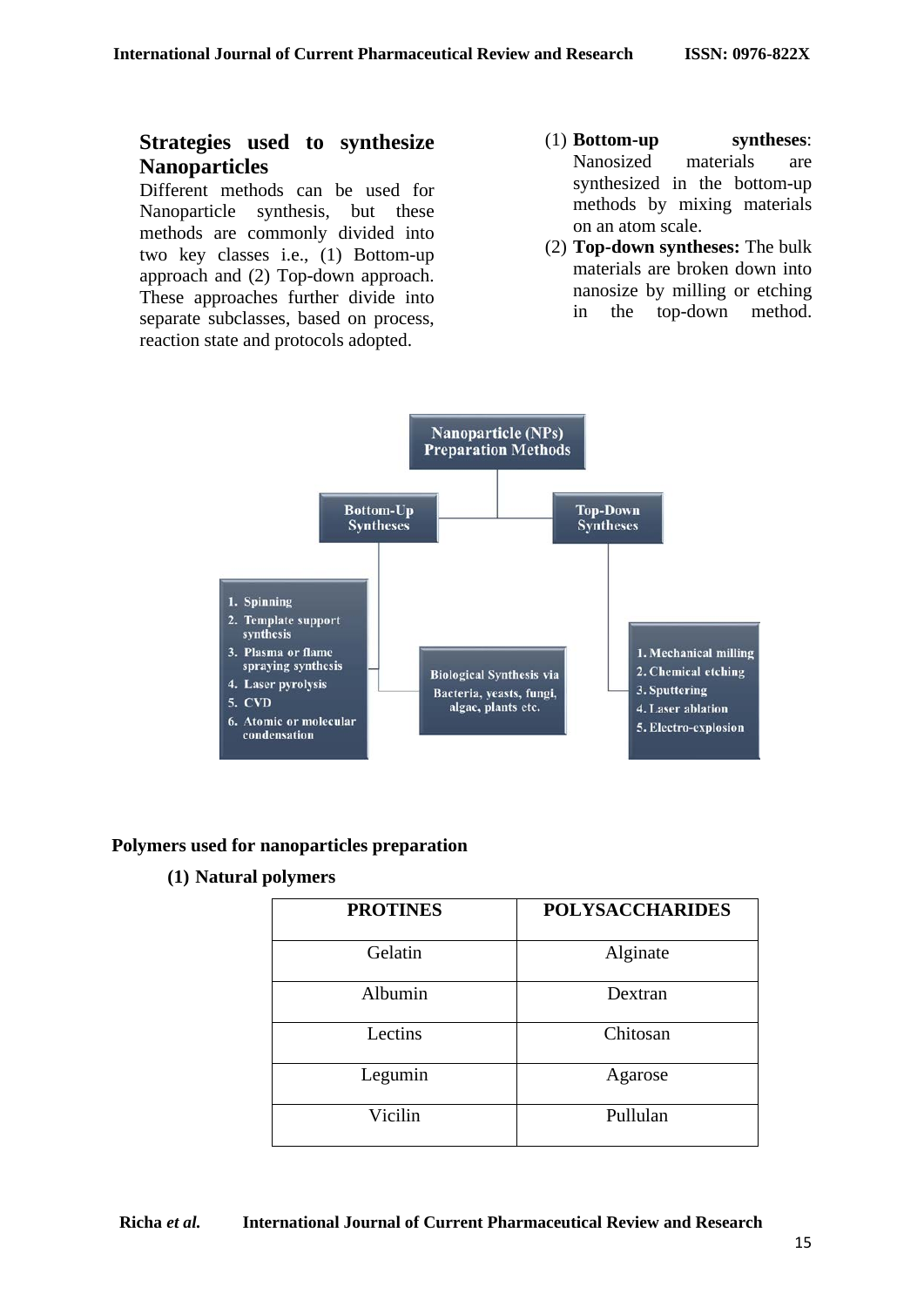### **(2) Synthetic polymers**

| <b>Pre-polymerized</b>     | In phase, polymerised         |
|----------------------------|-------------------------------|
| Poly (e-caprolactone)      | Poly (n-butyl cyanoacrylate)  |
| Poly(lactide-co-glycolide) | Poly (isobutyl cyanoacrylate) |
| Poly (lactic acid)         | Poly (hexyl cyanoacrylate)    |
| Polystyrene                | Poly (methyl methacrylate)    |

**Polymers used for drug candidates when preparing nanoparticles and their techniques**

| <b>Polymer</b> use          | <b>Technique</b>            | <b>Candidate drug</b>    |
|-----------------------------|-----------------------------|--------------------------|
| <b>Hydrophilic</b>          | Heat denaturation & cross   | Hydrophilic              |
| Albumin,                    | linking in $w/o$ emulsion   | Hydrophilic & protein    |
| gelatin                     | Desolvation & cross linking | affinity                 |
|                             | in aqueous medium           |                          |
| Alginate, chitosan          | Cross linking<br>in<br>aq.  | Hydrophilic & protein    |
|                             | medium                      | affinity                 |
| Dextran                     | Polymer precipitation in an | Hydrophilic              |
|                             | organic solvent             |                          |
|                             |                             |                          |
| Hydrophobic                 | polymerization<br>Emulsion  | Hydrophilic              |
| Poly(alkylcyanoacrylates)   | Interfacial/polymerization  | Hydrophobic              |
| <b>Polyesters</b>           | (a) Solvent extraction-     | Hydrophilic,             |
| Poly (lactic acid,          | evaporation                 | Hydrophobic              |
| poly (lactide-co glycolide) | (b) Solvent                 | Soluble in polar solvent |
| poly(e-caprolactone)        | displacement                | Soluble in polar solvent |
|                             | (c) Salting out             |                          |

### **Preparation of Nanoparticles**

Nanoparticles may be made from a number of materials, including proteins , polysaccharides, and synthetic polymers. The choice of matrix materials depends on a number of factors including

- Size of nanoparticles required;
- Degree of biodegradability, biocompatibility and toxicity;
- Drug release profile desired; and
- Surface features like charging and permeability
- Final product anti-Genicity.
- Inherent properties, e.g. aqueous solubility and stability of the drug;

## **Methods for preparations of nanoparticles**

- **1) Amphiphilic macromolecule cross-linking**
	- Heat cross-linking
	- Chemical cross-linking
- **2) Polymerization based methods**
	- Emulsion (micellar) polymerization
	- Polymerization of monomers in situ
	- Dispersion polymerization
	- Interfacial condensation polymerization
- **3) Polymer precipitation methods**
	- Solvent
		- extraction/evaporation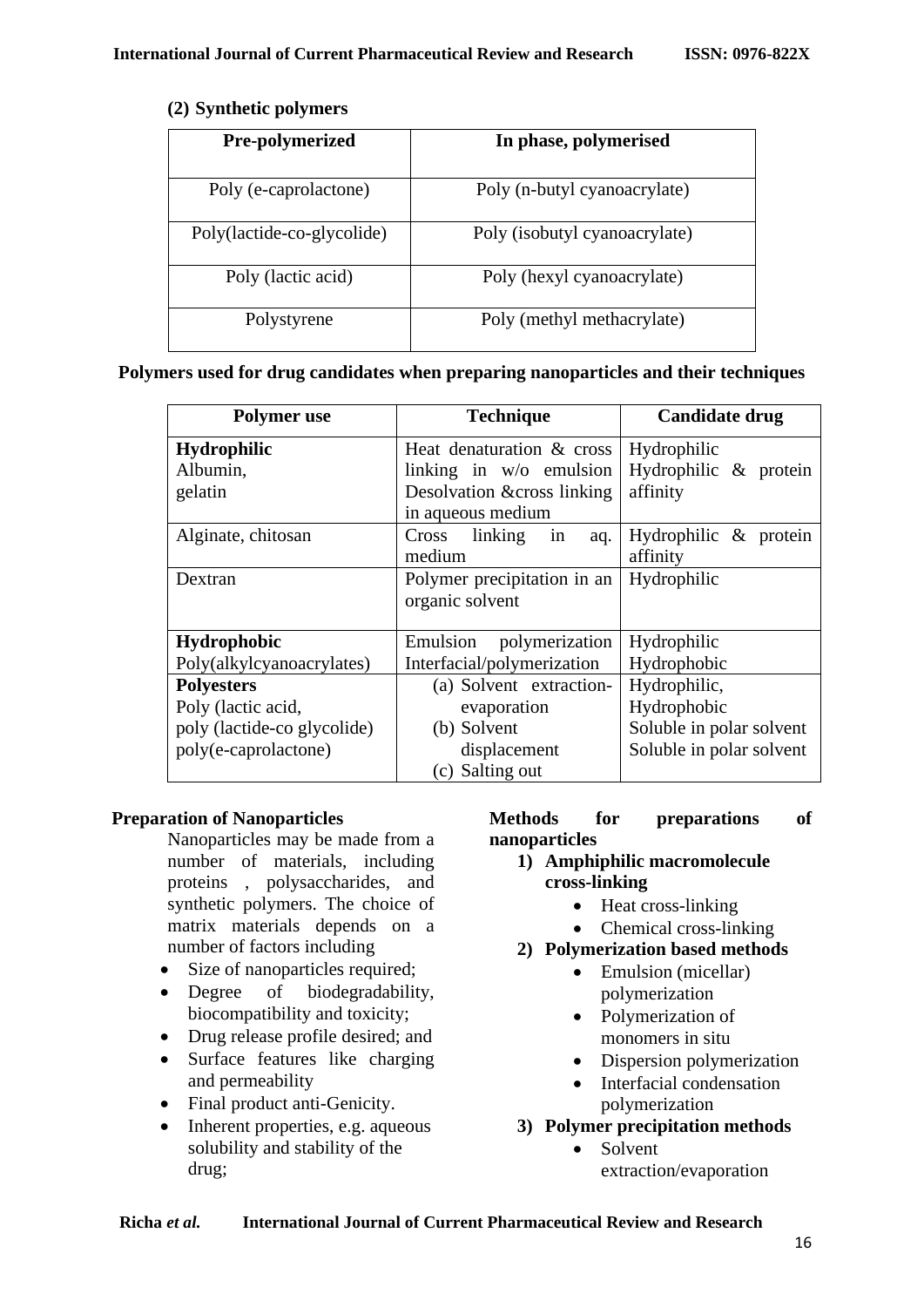Solvent displacement (nanoprecipitation) Salting out



**Amphiphilic macromolecule cross-linking**

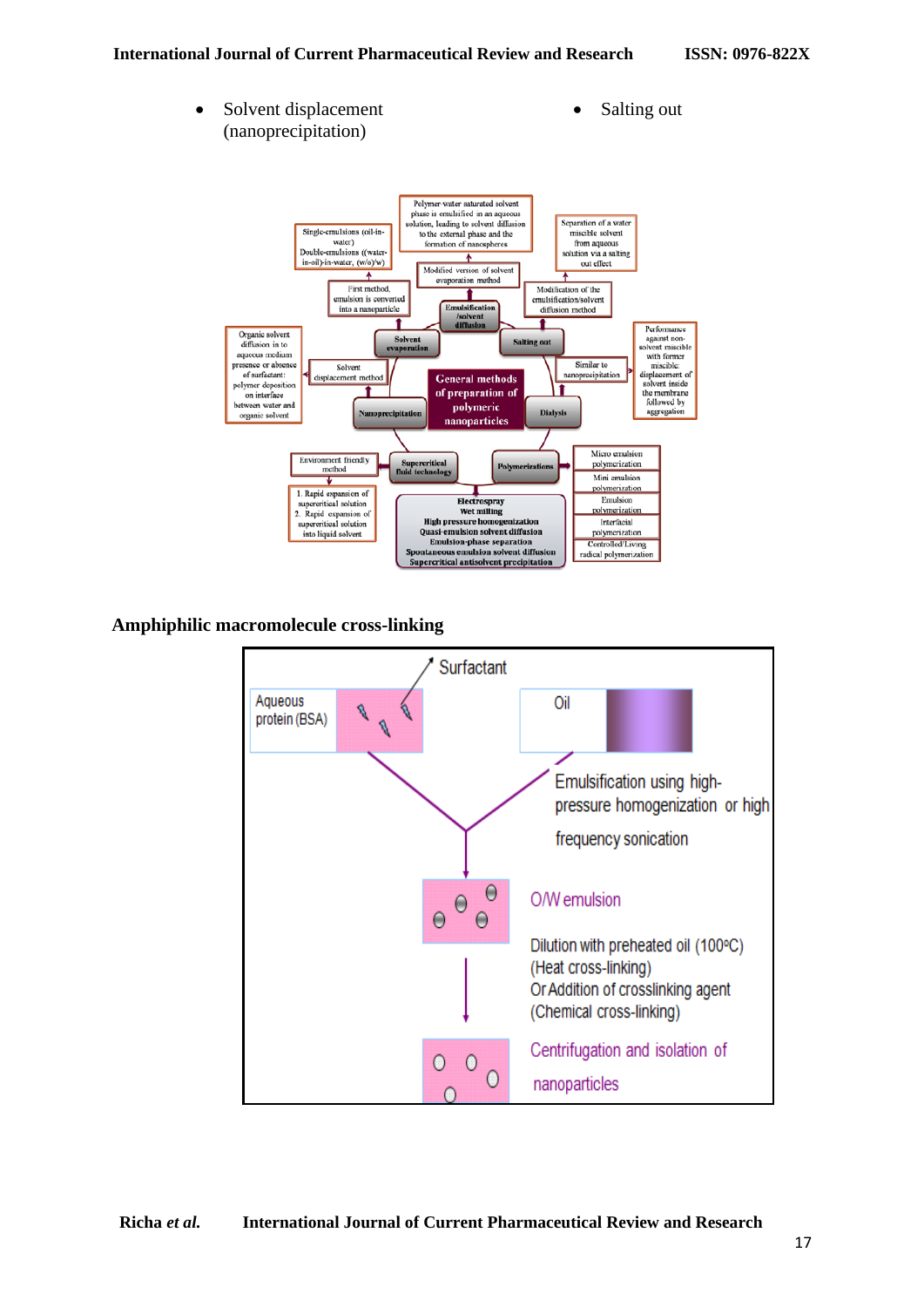#### **Polymerization based methods**

a) Emulsion (micellar) polymerization



#### **b) Polymerization of monomers in situ**

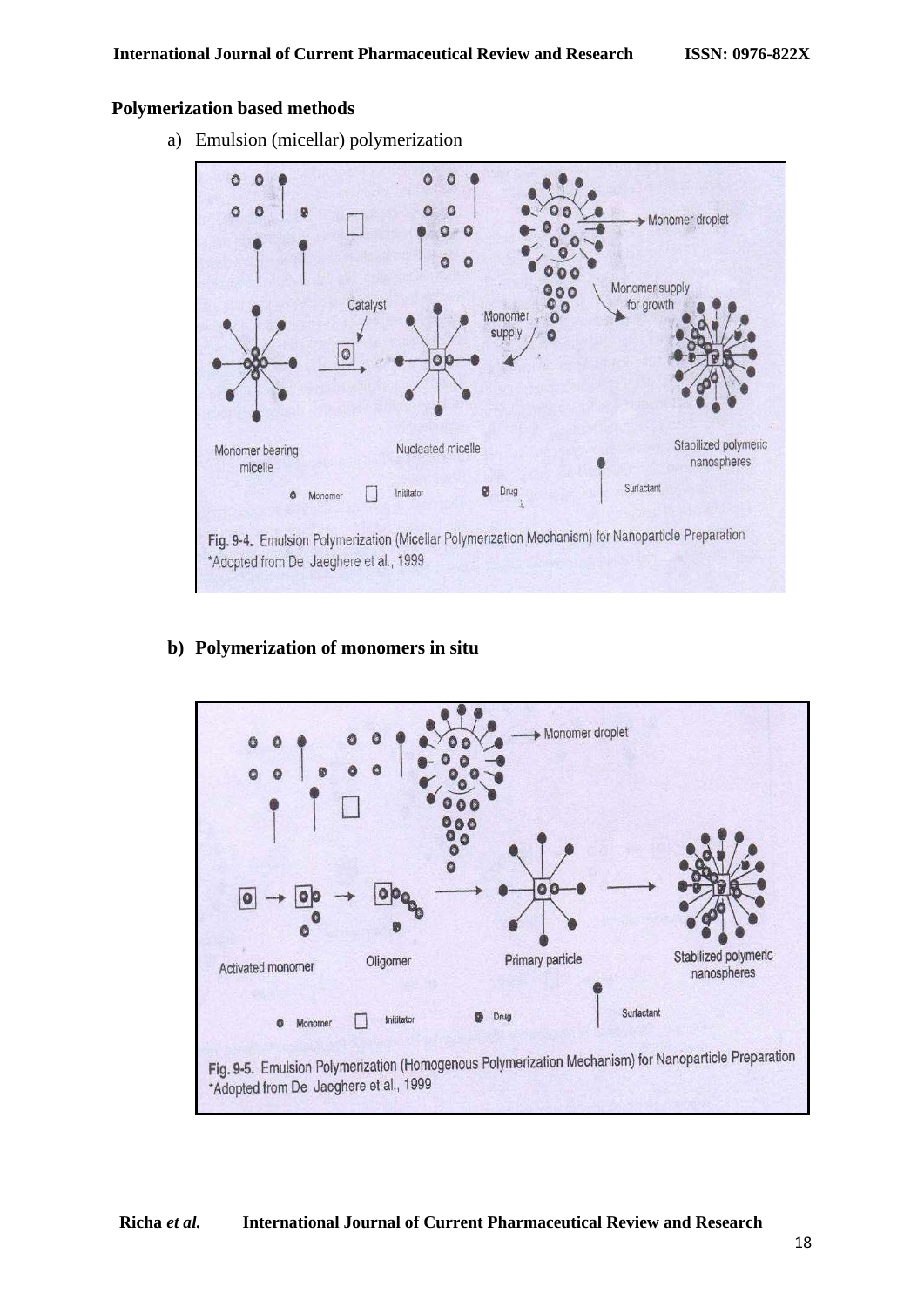c) Dispersion polymerization



#### **d) Interfacial condensation polymerization**

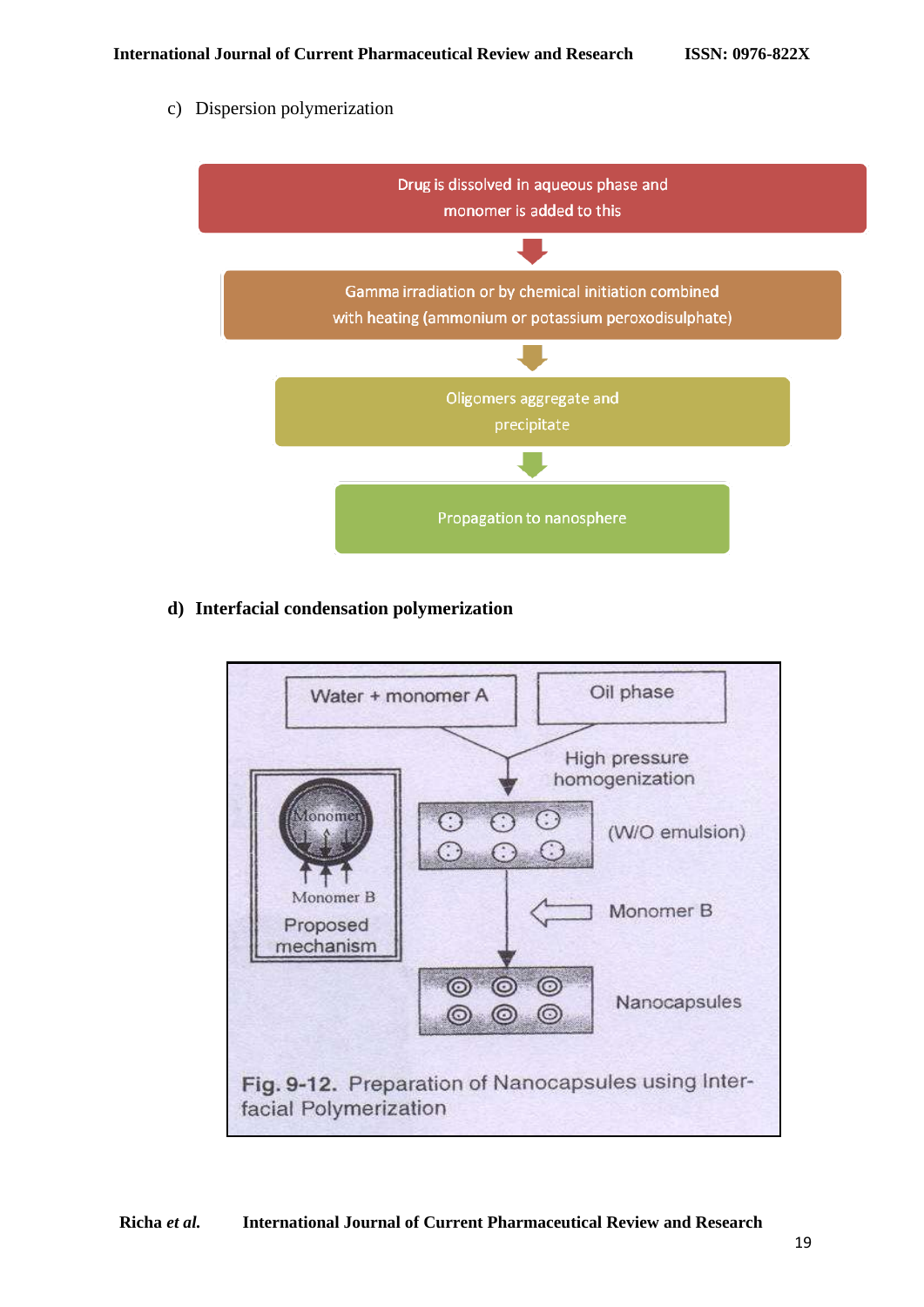e) Interfacial complexation



#### **1) Polymer precipitation methods**

**a)** Solvent extraction/evaporation

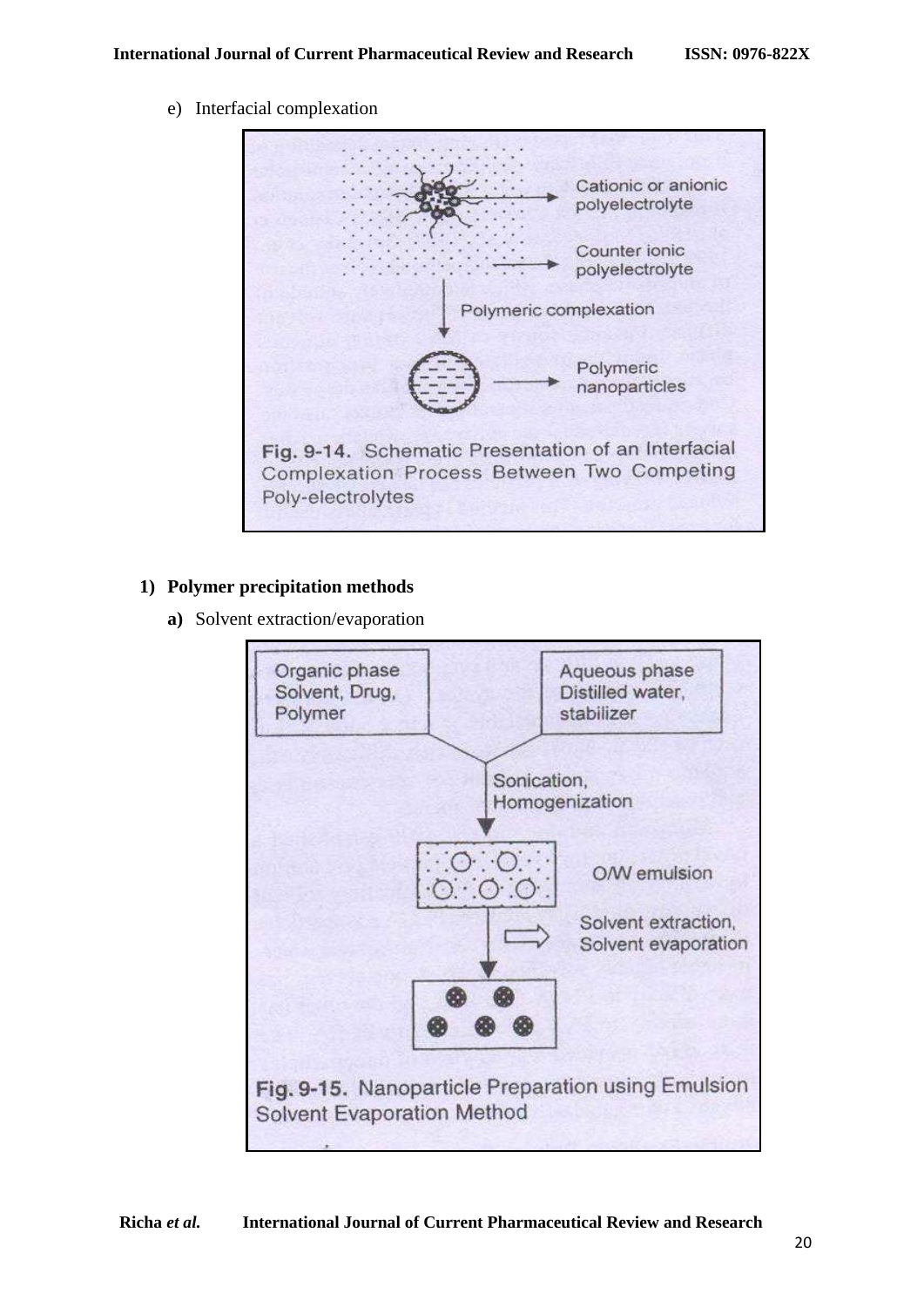

b) Solvent displacement (nanoprecipitation)

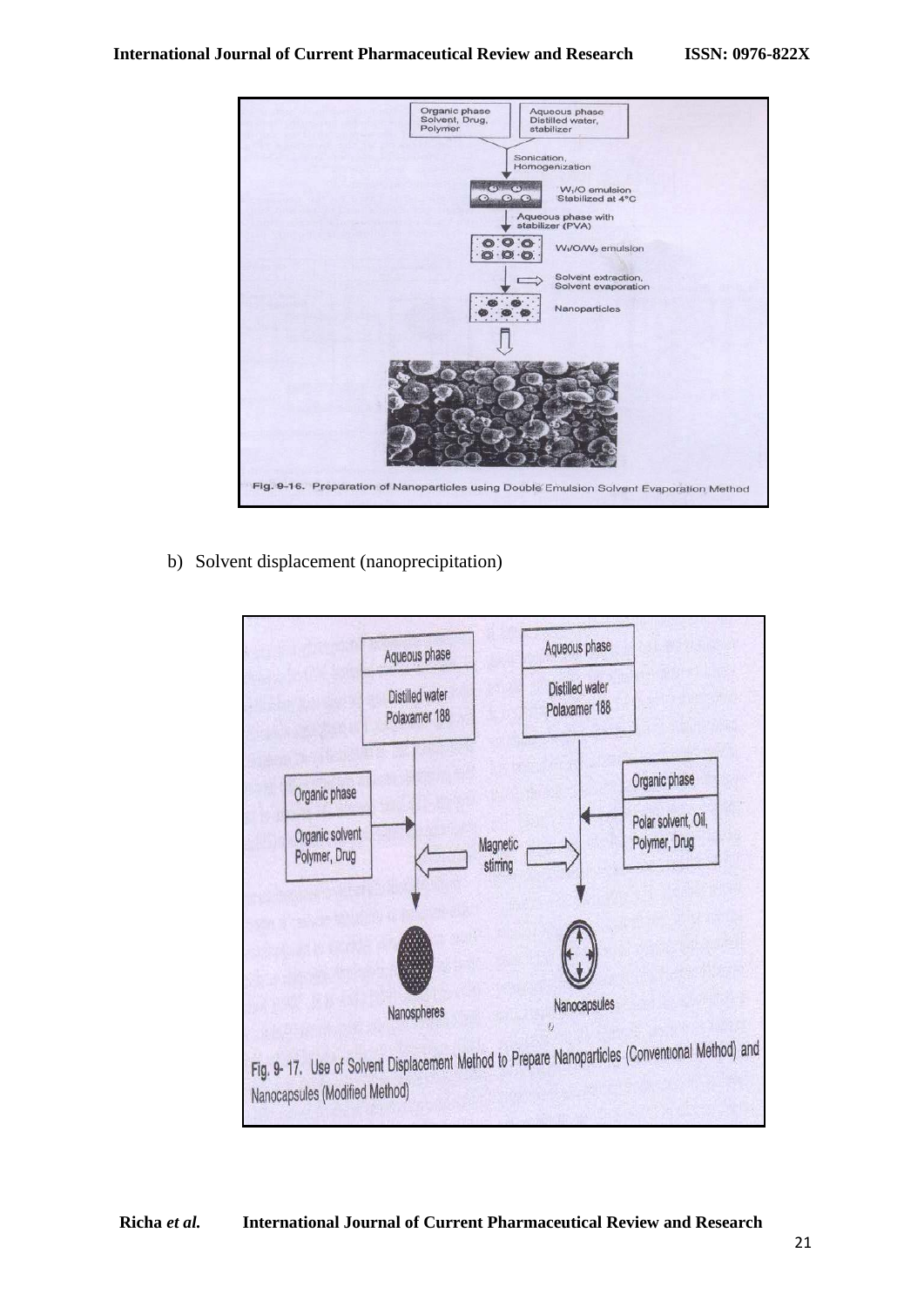c) Salting out



## **Characterization of nanoparticles**

| S.no           | <b>Parameters</b>    | <b>Technique</b>                             |  |
|----------------|----------------------|----------------------------------------------|--|
| 1              | Particle size        | 1. Photon correlation spectroscopy           |  |
|                |                      | 2. Transmission electron microscopy          |  |
|                |                      | Scanning electron microscopy<br>3.           |  |
| $\overline{2}$ | Specific surface     | Sorptometer                                  |  |
|                | area                 |                                              |  |
| 3              | Charge               | <b>Laser Doppler Anemometry</b>              |  |
|                | determination        | Zetasizer                                    |  |
| 4              | Surface              | 1. Hydrophobic interaction                   |  |
|                | hydrophobicity       | chromatography                               |  |
|                |                      | 2. Water contact angle measurement           |  |
|                |                      | 3. X-ray photoelectron spectroscopy          |  |
| 5              | Density              | Helium pycnometer                            |  |
| 6              | weight<br>Molecular  | Gel permeation chromatography                |  |
| 7              | Nanoparticle         | Critical flocculation temperature(CFT)       |  |
|                | dispersion stability |                                              |  |
| 8              | In vitro release     | Dialysis bag method<br>1.                    |  |
|                |                      | Diffusion cell<br>2.                         |  |
|                |                      | Frnaz cell<br>a)                             |  |
|                |                      | Side by side diffusion cells<br>b)           |  |
|                |                      | Ultrafiltration<br>3.                        |  |
|                |                      | Ultracentrifugation<br>4.                    |  |
| 9              | Drug stability       | Drug-chemical analysis                       |  |
|                |                      | Bioassay of drug extacted from Nanoparticles |  |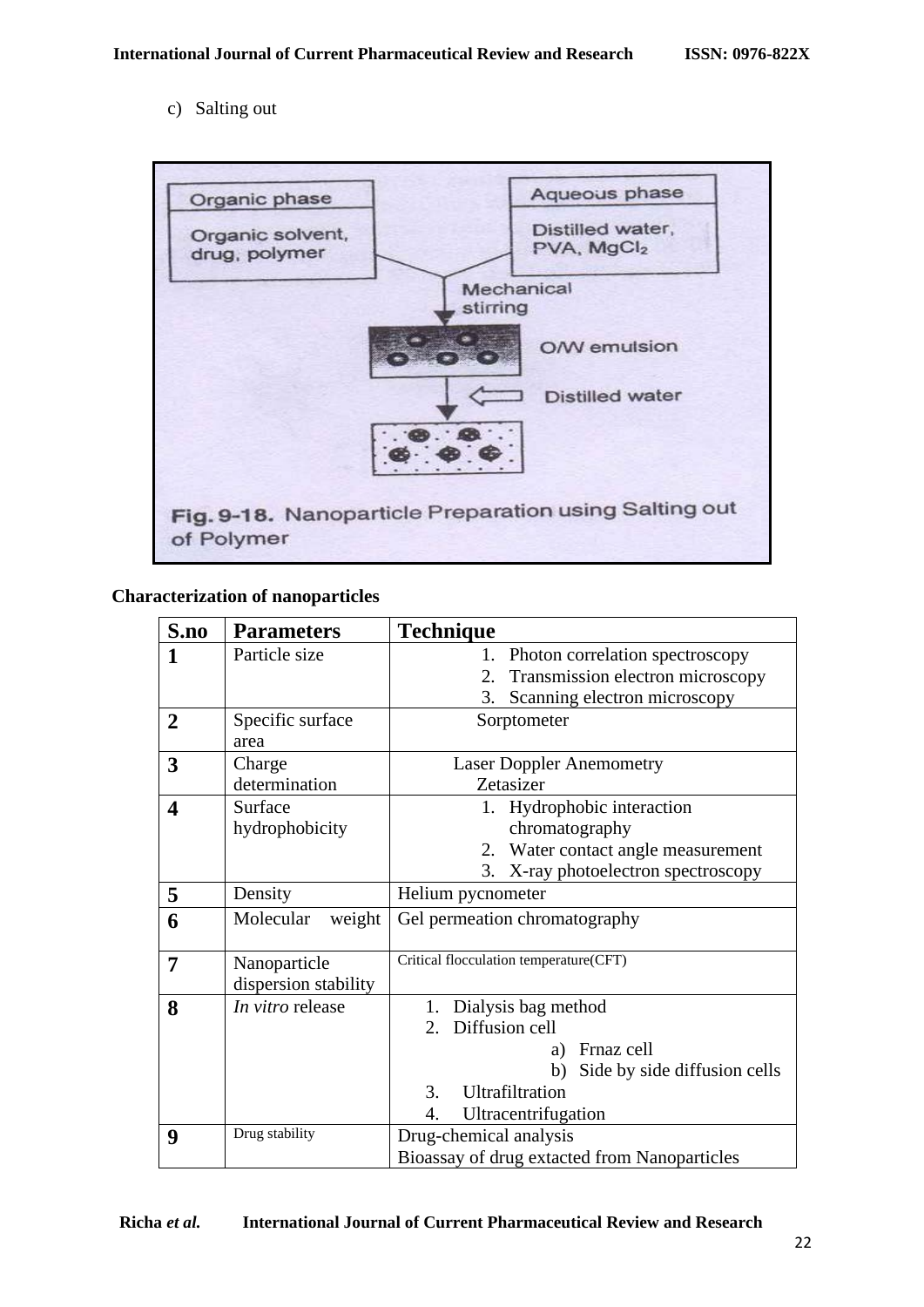# **Applications of nanoparticles**

A list of some of the biological or medicinal applications of nanoparticles is given below

# **REFERENCES**

- 1. Athar, M., & Das, A. J. Therapeutic nanoparticles: Stateof-the-art of nanomedicine. Adv. Mater. Rev, 2014:1(1); 25-37.
- 2. Bennet, D., & Kim, S. Polymer nanoparticles for smart drug delivery. In Application of Nanotechnology in Drug Delivery. In Tech.2014.
- 3. Daniel, M.C., Astruc, D. Gold nanoparticles: assembly, supramolecular chemistry, quantum-size-related properties, and applications toward biology, catalysis, and nanotechnology. Chem. Rev. 2004:104 (1);293–346.
- 4. F. Knoflach, V. Mutel, S. Jolidon, J.N. Kew, P. Malherbe, E. Vieira, J. Wichmann, J.A. Kemp, Positive allosteric modulators of metabotropic glutamate 1 receptor: characterization, mechanism of action, and binding site, Proc. Natl. Acad. Sci. U. S. A. 2001:98 (23);13402–13407.
- 5. F.Y. Carroll, A. Stolle, P.M. Beart, A. Voerste, I. Brabet, F. Mauler, C. Joly, H. Antonicek, J. Bockaert, T. Muller, J.P. Pin, L. Prezeau, BAY36- 7620: a potent noncompetitive mGlu1 receptor antagonist with inverse agonist activity, Mol. Pharmacol. 2001:59 (5); 965–973.
- 6. Garg, A., Visht, S., Sharma, P. K., & Kumar, N. Formulation, characterization and application on
- Fluorescent biological labels
- 2. Delivery of drug and gene
- Pathogens can be detected
- Proteins can be detected

nanoparticle: a review. Der Pharmacia Sinica, 2011:2(2);17-26.

- 7. Harmar, A.J.; Hills, R.A.; Rosser, E.M.; Jones, M.; Buneman, O.P.; Dunbar, D.R.; Greenhill, S.D.; Hale, V.A.; Sharman, J.L.; Bonner, T.I.; *et al.* IUPHAR-DB: The IU-PHAR database of G protein coupled receptors and ion channels. *Nucl. Acid. Res*. 2009:37; D680- D685.
- 8. Horn, F.; Vriend, G.; Cohen, F.E. Collecting and harvesting biological data: the GPCRDB and Nuclea RDB information systems. *Nucl. Acid. Res.* 2001:*29*;346-349.
- 9. Hornyak, G.L., Moore, J.J., Tibbals, H.F., Dutta, J. Fundamentals of Nanotechnology. Taylor & Francis Group, CRC press, FL.2008.
- 10. J.P. Pin, T. Galvez, L. Prezeau, Evolution, structure, and activation mechanism of family 3/C Gprotein-coupled receptors, Pharmacol. Ther. 2003:98 (3);325– 354.
- 11. Jawahar, N., & Meyyanathan, S. N. Polymeric nanoparticles for drug delivery and targeting: A comprehensive review. International Journal of Health & Allied Sciences, 2012:1(4);217.
- 12. Mansoori, G.A. Principles of Nanotechnology: Molecular-Based Study of Condensed Matter in Small Systems. World Scientific, Singapore: 2005.